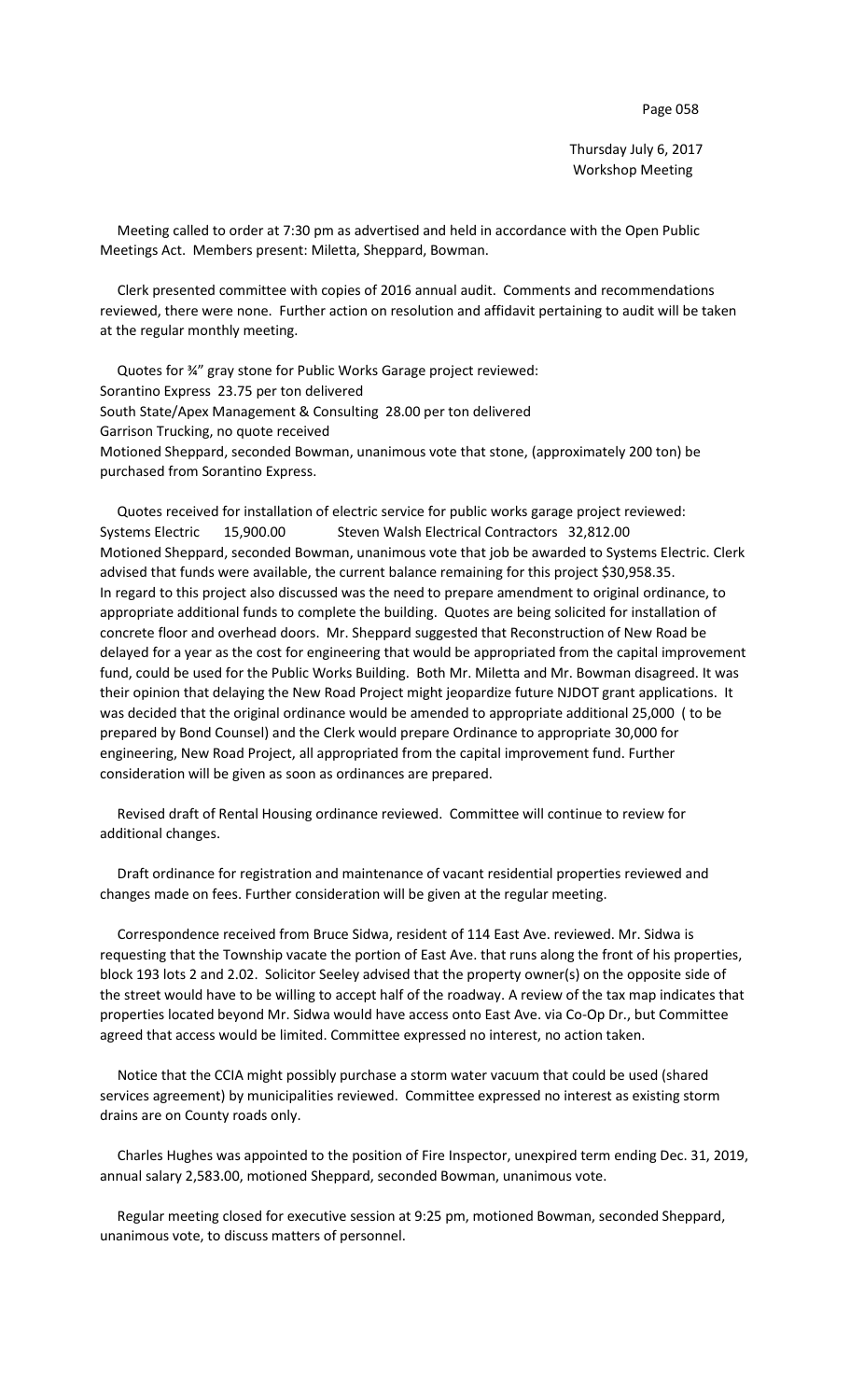July 6, 2017 Continued 059

 Executive session closed and the regular meeting reopened motioned Sheppard, seconded Bowman, unanimous vote at 9:40.

 Clerk instructed to contact EMS Chief Kevin Scarlato and Parade and Events committee member Linda Miletta to see if a meeting could be set with Committeemen Sheppard to discuss disturbance that occurred during line up for Memorial Day Parade. If parties do not agree to meeting, discussion will take place at the regular meeting of August  $14<sup>th</sup>$ .

With no further business to discuss, meeting adjourned motioned Sheppard, seconded Bowman.

 $\overline{\phantom{a}}$  , and the contract of the contract of the contract of the contract of the contract of the contract of the contract of the contract of the contract of the contract of the contract of the contract of the contrac

Ruth Dawson, Clerk

 Monday July 10, 2017 Regular Meeting

 Regular monthly meeting called to order as advertised and held in accordance with the Open Public Meetings Act. Following the flag salute, roll call indicated the following members present: Sheppard, Bowman, Miletta.

Minutes of the June  $8<sup>th</sup>$  and  $12<sup>th</sup>$  meetings approved, motioned Bowman, seconded Sheppard unanimous vote. Reports for the month of June accepted, motioned Sheppard, seconded Bowman, unanimous vote.

 Resolution 2017-50, Certification that the governing body has reviewed at a minimum, the "Comments and Recommendations" section of 2016 annual audit approved, motioned Bowman, seconded Sheppard unanimous vote.

 Ordinance No. 2017-42, Amending the 2017 Salary Ordinance approved on first reading motioned Sheppard, seconded Bowman, unanimous vote.

 Ordinance No. 2017-403, An Ordinance Regulating Abandoned Vacant Residential Properties approved on first reading, motioned Bowman, seconded Sheppard, unanimous vote.

 Ordinance No. 2017-404, Appropriating 230,000 From The Capital improvement Fund and a Grant from the NJDOT Fiscal Year 2017 Municipal Aid Program for the Reconstruction of New Road approved on first reading, motioned Sheppard, seconded Bowman, unanimous vote.

Public hearings will be held on the above (3) ordinance at the regular meeting of August 14<sup>th</sup>.

 Payment of additional approved vouchers authorized, motioned Bowman, seconded Sheppard, unanimous vote.

 Floor opened to the public. Receiving no public comments , closed. With no further business to discuss, meeting adjourned at 7:40 pm, motioned Bowman, seconded Sheppard.

 $\overline{\phantom{a}}$  , and the contract of the contract of the contract of the contract of the contract of the contract of the contract of the contract of the contract of the contract of the contract of the contract of the contrac

Ruth Dawson